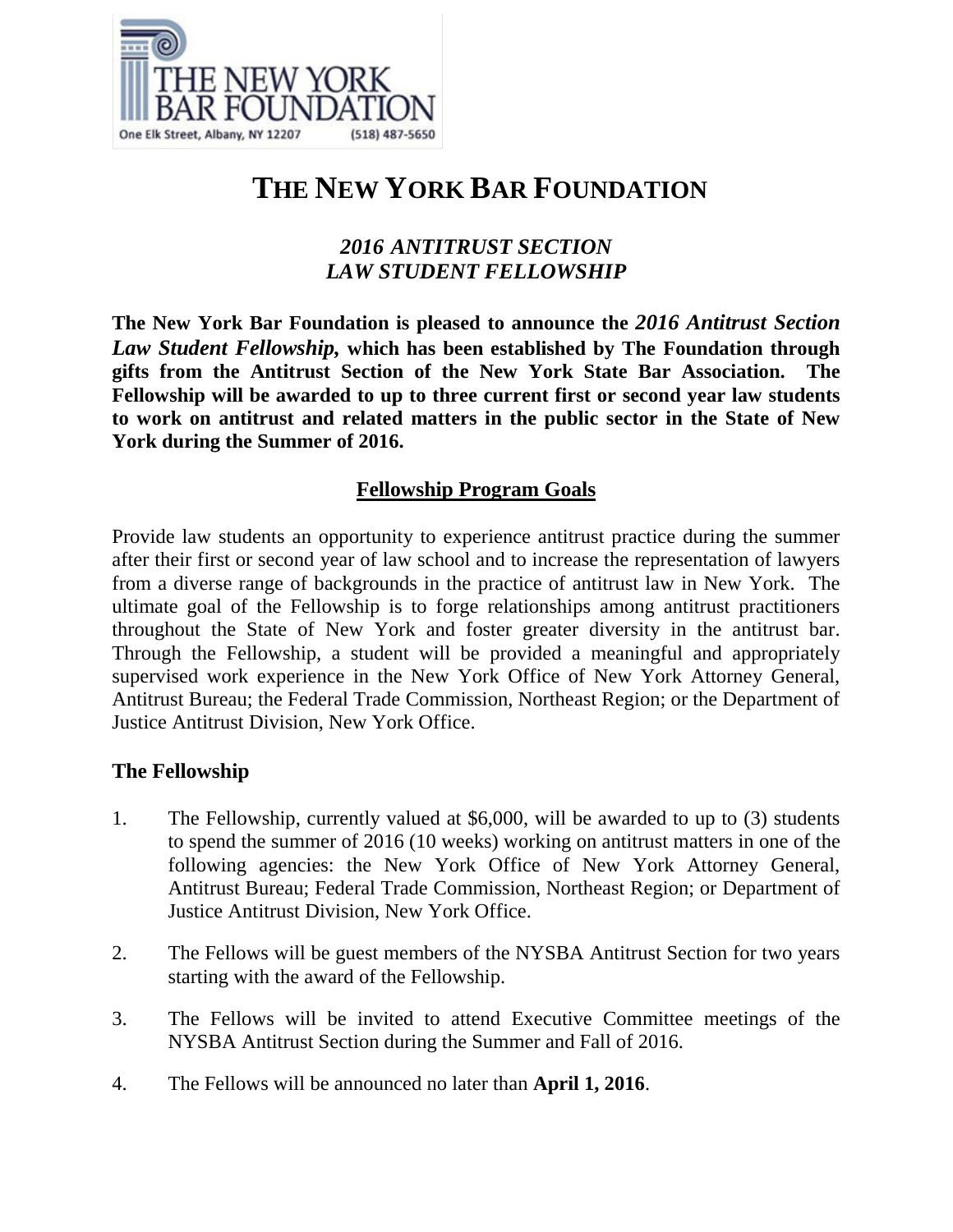## **Eligibility**

The Fellowship is open to all first-year (1L) and second-year (2L) students (as of the Fall 2015 semester) who are capable of fulfilling the requested work hours and responsibilities and meet the criteria under the heading "Judging" below.

## **Fellowship Length**

The Fellowship will take place during the summer of 2016 for a period of 10 weeks, between June and August 2016; the precise dates will be provided when the fellowship is awarded. The expected work requirement per week generally will be 35 to 40 hours.

## **Location of Fellowship**

The 2015 Fellowship will take place in one of the following agencies: the New York Office of New York Attorney General, Antitrust Bureau; Federal Trade Commission, Northeast Region; or Department of Justice Antitrust Division, New York Office. Fellowship finalists will be interviewed in New York City in early 2016.

## **Payment of Fellowship**

Each Fellow will receive \$3,000 at the start of the Fellowship with the remaining \$3,000 paid to each Fellow at the end of the Fellowship (no federal or state income taxes will be withheld and a 1099 will be issued to the student by December 31, 2016).

#### **Housing and Other Expenses**

Housing, transportation and all other expenses to participate in the Fellowship will be provided by the student. Finalists' costs of out of town travel to participate in interviews in New York City may be reimbursed.

#### **Fellowship Application Requirements**

#### **The applicant must submit the following:**

- 1. A completed application (application form below)
- 2. Cover letter of interest
- 3. Unofficial law school transcript (if available)
- 4. Unofficial undergraduate school transcript
- 5. Resume
- 6. Two letters of recommendation
- 7. One writing sample on any topic related to the law. The writing sample must be at least five pages but shall not exceed 10 typed pages doublespaced.

#### **Deadline**

All hard copy materials must be submitted by mail with a postmark on or before **November 30, 2015.**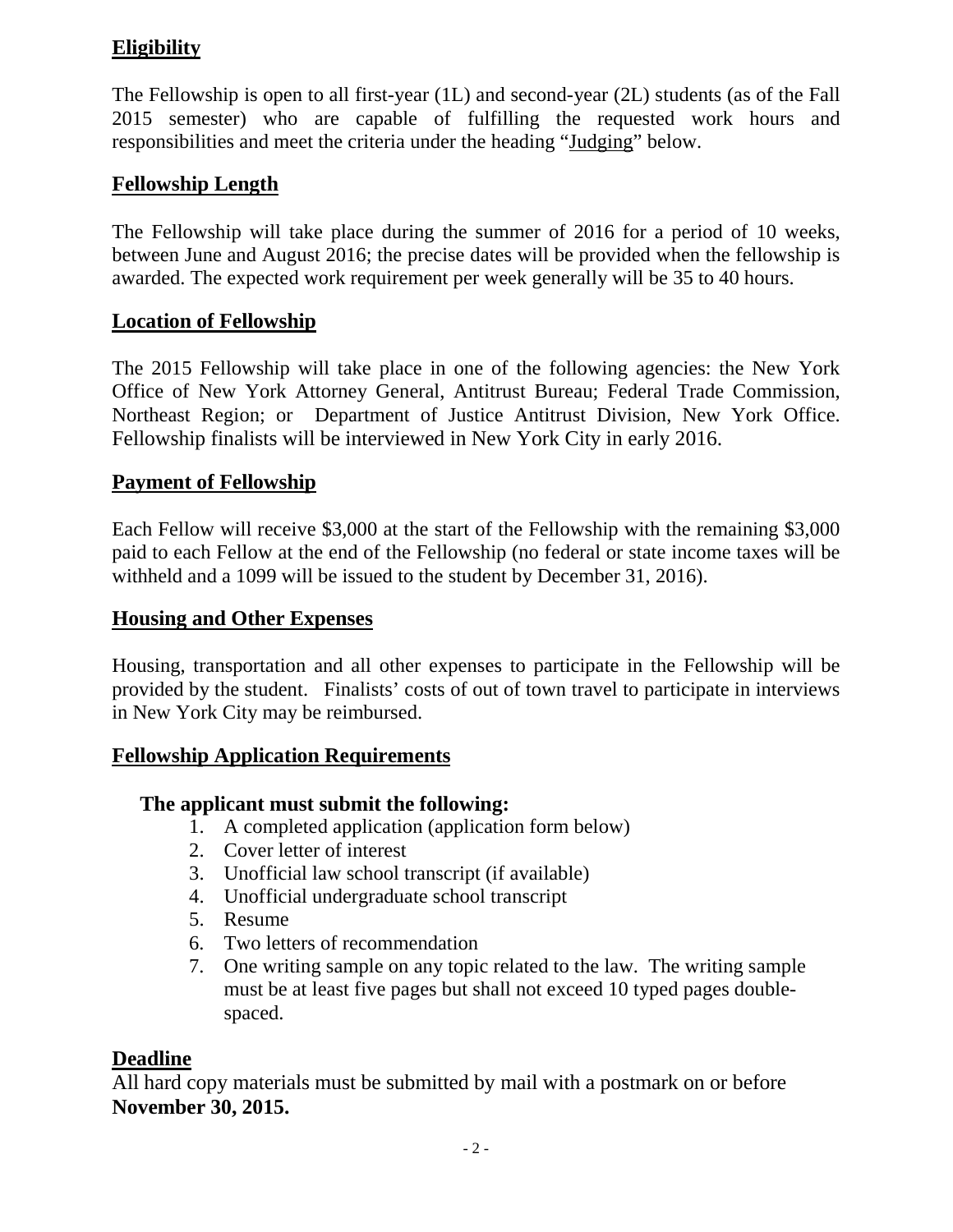## **Judging**

A Fellowship Committee will undertake a careful review of all applications for the Fellowship, and will consider the criteria below in evaluating each candidate. No single criterion or combination of criteria will be dispositive.

- 1. Content and quality of application materials.
- 2. Demonstrated interest in antitrust and/or consumer protection.
- 3. New York permanent residence or demonstrated intent to reside and practice law in New York following graduation from law school.
- 4. Diverse background (*e.g.*, Asian/Pacific Islander, Black/African American, Latino/a, LGBT, Native American/Alaska Native, Physically Disabled.)
- 5. Work experience.
- 6. Academic record.
- 7. Leadership experience.
- 8. Extracurricular activities and community service.
- 9. Quality of written expression.
- 10. Maturity, integrity and professionalism.
- 11. Any other relevant factors.

#### **Submission**

All materials must be submitted by mail with a postmark on or before November 30, 2015**.**

### **Mail to:**

**ANTITRUST FELLOWSHIP THE NEW YORK BAR FOUNDATION ONE ELK STREET ALBANY, NY 12207**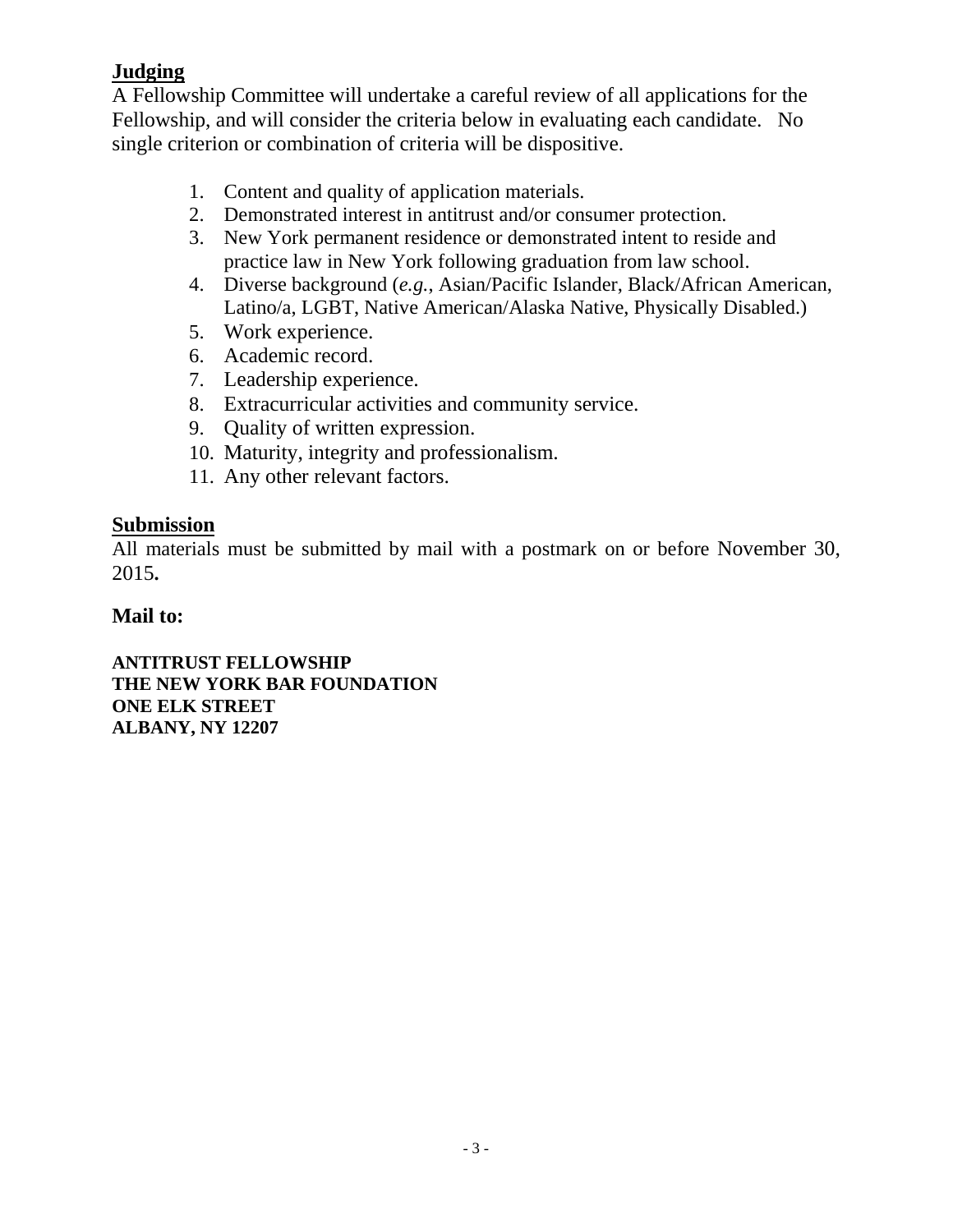# **2016 Antitrust Section Law Student Fellowship**

*Provided by The New York Bar Foundation through gifts from the Antitrust Section of the New York State Bar Association*

## APPLICATION FORM

|         | Name: Name:                                                                                                                                                                                                                   |  |  |
|---------|-------------------------------------------------------------------------------------------------------------------------------------------------------------------------------------------------------------------------------|--|--|
|         | Permanent Address: No. 1996. The Second Second Second Second Second Second Second Second Second Second Second Second Second Second Second Second Second Second Second Second Second Second Second Second Second Second Second |  |  |
|         |                                                                                                                                                                                                                               |  |  |
|         |                                                                                                                                                                                                                               |  |  |
|         | (if different)                                                                                                                                                                                                                |  |  |
|         |                                                                                                                                                                                                                               |  |  |
|         |                                                                                                                                                                                                                               |  |  |
| $\Box$  | Day student $\Box$<br>Evening student                                                                                                                                                                                         |  |  |
|         | Year of Law School Study as of December 1, 2015: ________________________________                                                                                                                                             |  |  |
|         | Please indicate membership in any of the following diversity groups:                                                                                                                                                          |  |  |
| $\Box$  | Asian or Pacific Islander — person having origins in any of the Far East Countries,<br>South East Asia, the Indian subcontinent or the Pacific Islands                                                                        |  |  |
| □       | <b>Black/African American</b>                                                                                                                                                                                                 |  |  |
| $\Box$  | Latino/a — person of Mexican, Puerto Rican, Dominican, Cuban, Central or South<br>American origin                                                                                                                             |  |  |
| $\Box$  | Lesbian Gay Bisexual or Transgendered                                                                                                                                                                                         |  |  |
| $\Box$  | Native American or Alaskan native — person having origins in any of the original<br>peoples of America                                                                                                                        |  |  |
| ⊔       | <b>Physically Disabled</b>                                                                                                                                                                                                    |  |  |
| $\perp$ |                                                                                                                                                                                                                               |  |  |
|         |                                                                                                                                                                                                                               |  |  |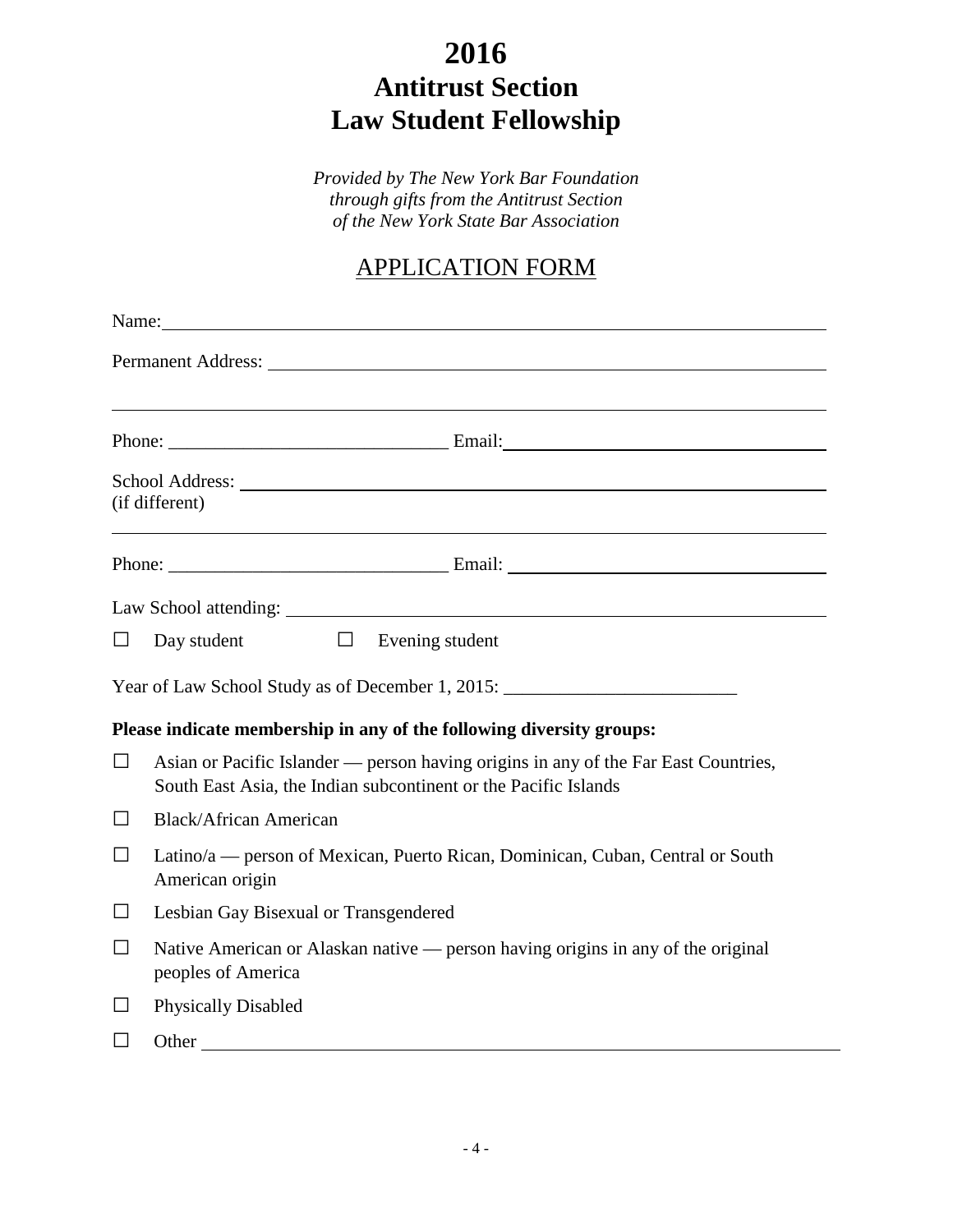#### **Prior Education**

| <b>College Name</b> | Address | Major | Attended | Degree |
|---------------------|---------|-------|----------|--------|
|                     |         |       |          |        |
|                     |         |       |          |        |
|                     |         |       |          |        |
|                     |         |       |          |        |
|                     |         |       |          |        |
|                     |         |       |          |        |

#### **Attach the following materials to this application:**

- 1. A cover letter which indicates your interest in the practice of antitrust and/or consumer protection law in New York and the receipt of this Fellowship.
- 2. An undergraduate school transcript. (Transcripts need not be official; finalists may be asked to provide official transcripts.)
- 3. If available, a law school transcript.
- 4. A resume describing your prior employment and other relevant activities and qualifications.
- 5. Two letters of recommendation. (These may be the same as used for law school applications.)
- 6. One writing sample on any topic related to the law. (Must be at least five but shall not exceed 10 double-spaced typewritten pages.)

**Application deadline:** All materials must be submitted by mail with a postmark on or before **November 30, 2015.**

**Mail applications to: ANTITRUST FELLOWSHIP THE NEW YORK BAR FOUNDATION ONE ELK STREET ALBANY, NY 12207**

#### **Certification**

**I hereby certify that all of the statements contained and information provided in this application, and in the attachments hereto, are truthful, to the best of my knowledge, and that I meet the eligibility requirements for the 2016 Antitrust Section Law Student Fellowship.**

| Applicant's Signature                               | Date |
|-----------------------------------------------------|------|
| Where did you hear of TNYBF Fellowship Opportunity? |      |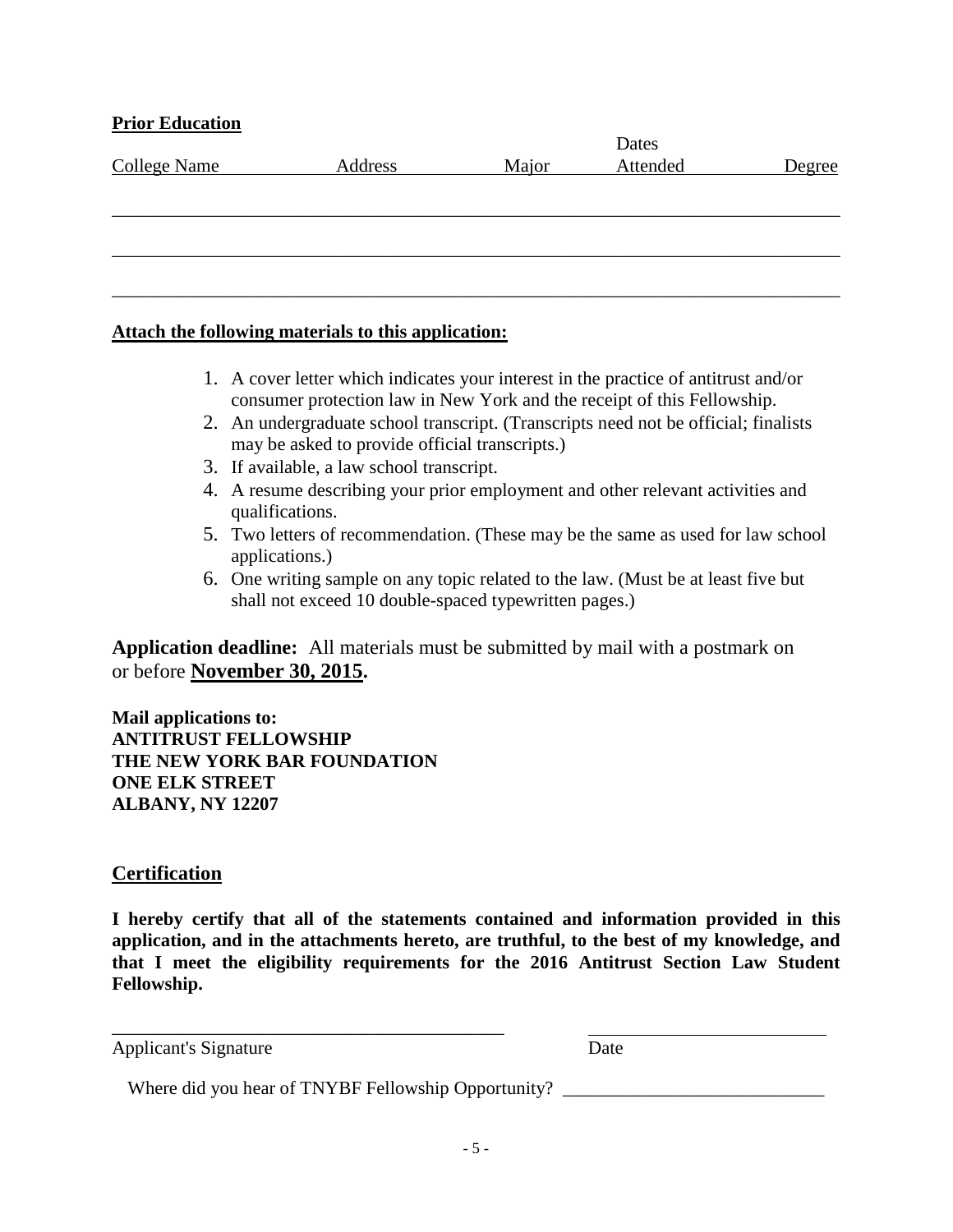#### **About the Antitrust Section of the New York Bar Association**

**The Antitrust Law section provides a forum in which attorneys and law students can learn about and keep up with developments in competition law and complex litigation generally. The section covers not only U.S. national developments, but also international activity and New York State antitrust enforcement.**

**Section activities include (1) monthly meetings of the group's Executive Committee, (2) an annual day-long program and series of evening events, held each January in conjunction with the New York State Bar Association's annual meeting, and (3) special programs throughout the year.**

**The Section also has five subcommittees, which focus on (1) diversity in the Section, (2) class actions, (3) horizontal restraints, (4) vertical restraints and (5) mergers. The subcommittees similarly hold regular meetings, special programs and brownbag discussions.**

#### **Annual Meeting Events:**

**The Section's annual meeting events consist of topical panels, presented during the day, followed by a reception, dinner and dessert buffet in the evening. The evening events are attended by roughly 350 persons, and the day events by about 100.**

**The 2015 annual meeting this past January featured William Baer, Assistant Attorney General, United States Department of Justice, Antitrust Division. At the prior year's meeting, Edith Ramirez, Chairwoman of the Federal Trade Commission, was the featured dinner speaker. Participants in the day panels during the Section's annual meeting have** 

#### **Other Section Activities:**

**The Executive Committee's monthly meetings handle regular business, followed by a onehour speaker's presentation. These monthly programs cover a wide-range of subjects, which recently have included Antitrust Enforcement and the Bazaar Voice Case, the Office Depot/Office Max merger, the role of the U.S. Senate Antitrust Subcommittee, intellectual property disclosure in standard setting cases, and other topics. Any Section member may attend these programs, either in person or by phone dial-in. Some of these programs offer CLE credit at no charge. The Section also sponsors a Summer merger program and a Fall program on varying topics, and periodically co-sponsors special programs.**

**The programs are open to Section members and non-members alike.**

**The Section also sponsors a yearly writing competition open to students at law schools located in New York, and to New York state residents in law schools outside the State. The student whose paper is selected as the winning entry receives a \$5000 award.**